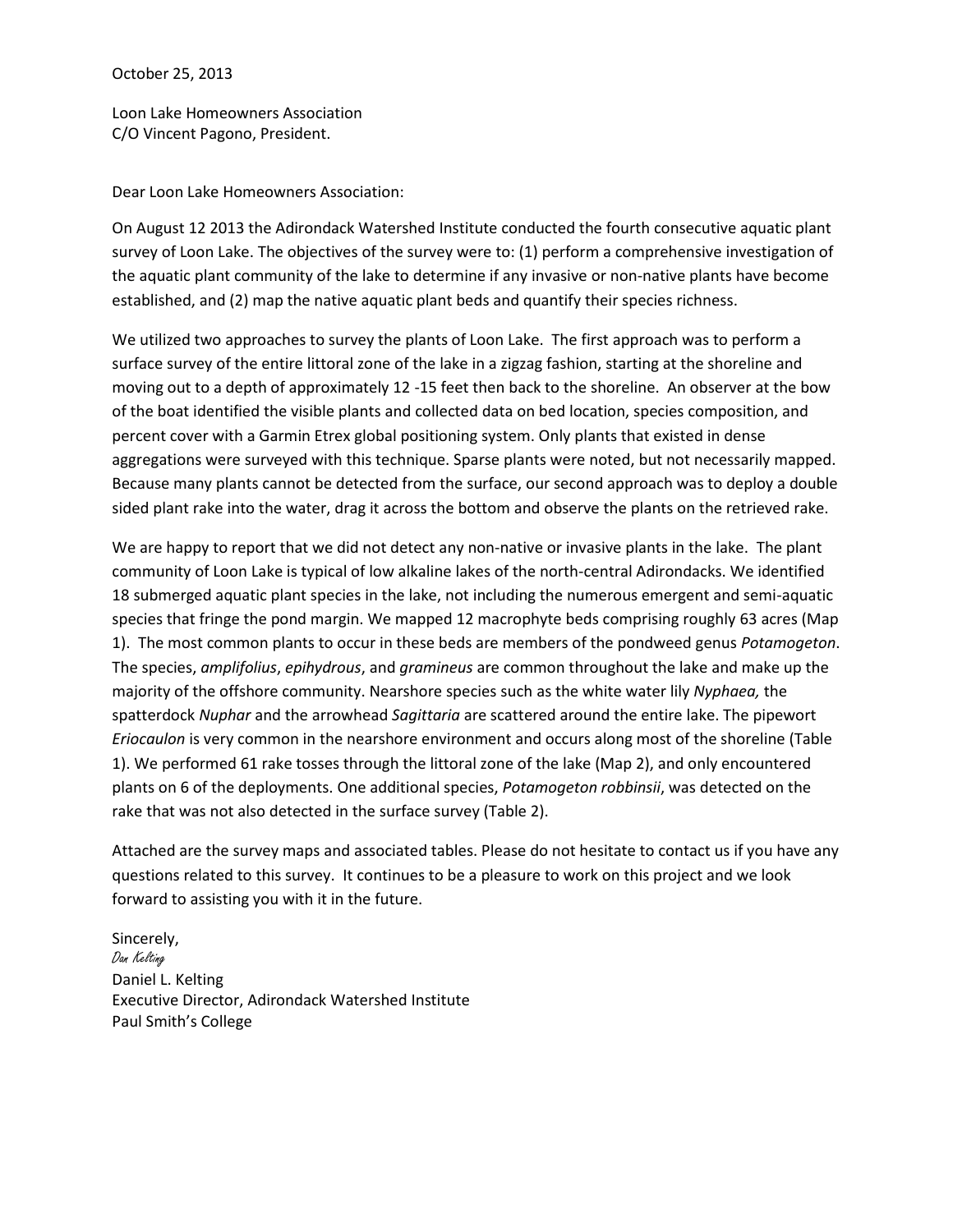

**Map 1.** Location of the aquatic plant beds detected in Loon Lake during the surface survey performed on August  $12^{th}$ , 2013.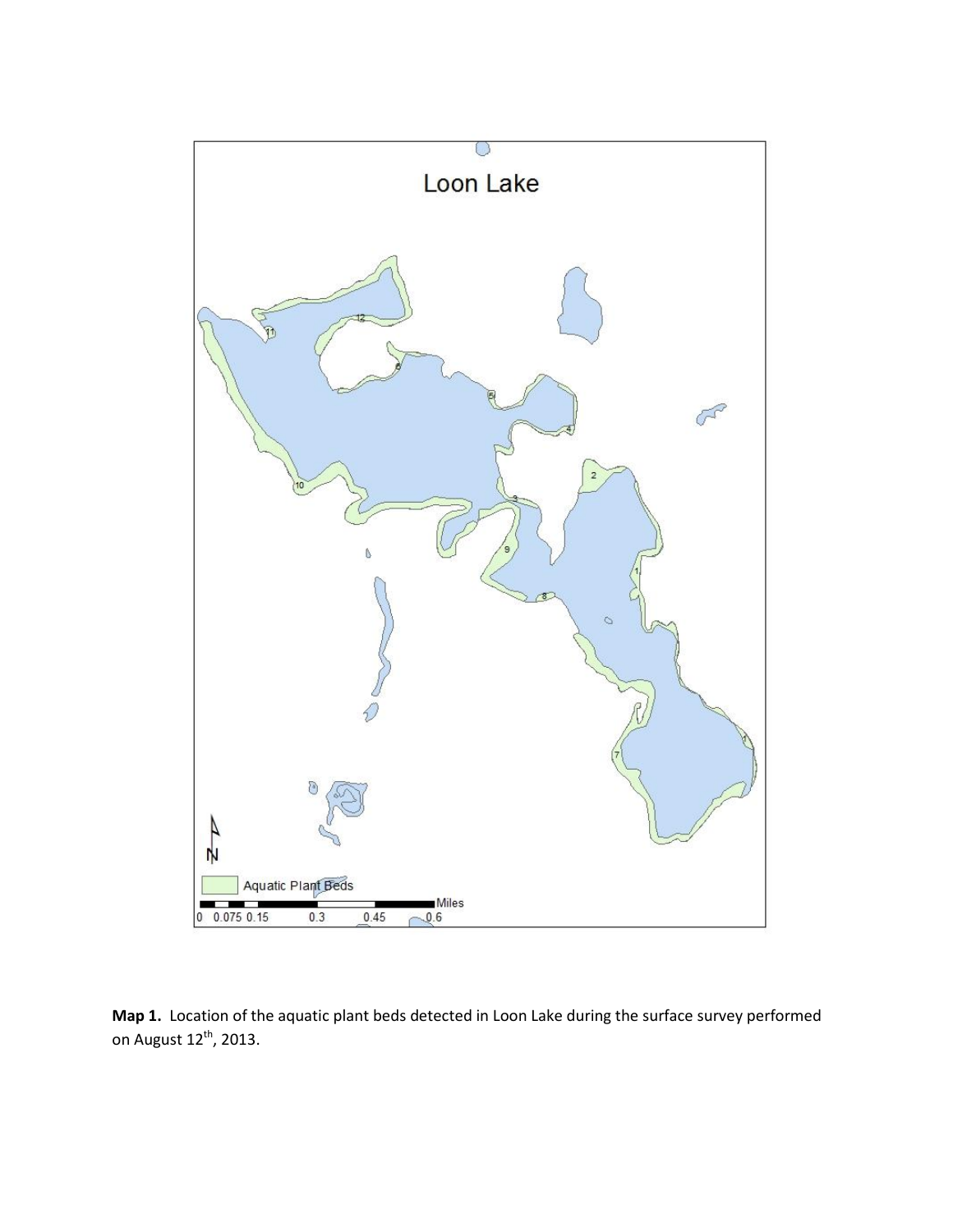

Map 2. Rake toss locations on Loon Lake, August 12<sup>th</sup>, 2013. Open circles represent locations where no plants were detected, closed circles represent location were plants were encountered on the rake.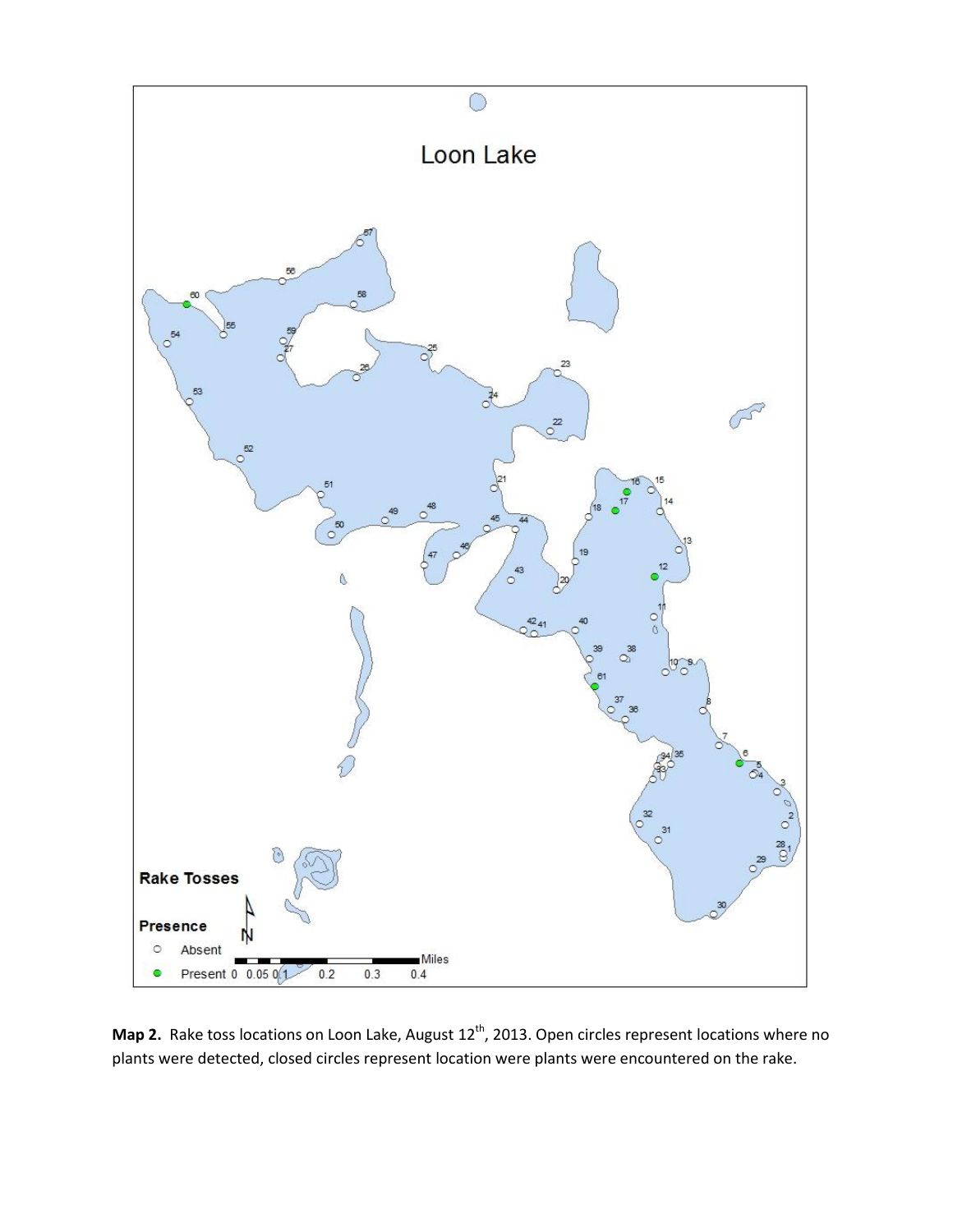|                         |                          | <b>Plant Bed Numbers</b> |                              |                          |                          |                              |                          |                          |                          |                              |                          |                              |                   |
|-------------------------|--------------------------|--------------------------|------------------------------|--------------------------|--------------------------|------------------------------|--------------------------|--------------------------|--------------------------|------------------------------|--------------------------|------------------------------|-------------------|
| <b>Scientific name</b>  | <b>Common name</b>       | $\mathbf{1}$             | $\overline{2}$               | $\overline{\mathbf{3}}$  | $\overline{4}$           | 5                            | 6                        | $\overline{7}$           | 8                        | $\overline{9}$               | 10                       | 11                           | $12 \overline{ }$ |
| Brasenia schreberi      | water shield             | O                        | P                            | $\overline{\phantom{a}}$ | O                        | $\mathsf{O}$                 | $\overline{a}$           | P                        | $\overline{a}$           | $\overline{a}$               |                          |                              |                   |
| Elodea canadensis       | Canadian waterweed       | ${\sf R}$                | $\qquad \qquad \blacksquare$ | $\overline{\phantom{a}}$ | $\overline{\phantom{m}}$ | $\qquad \qquad \blacksquare$ | $\overline{a}$           | $\overline{a}$           | $\overline{a}$           | $\overline{\phantom{a}}$     | $\overline{\phantom{a}}$ | $\overline{\phantom{a}}$     |                   |
| Elodea nuttallii        | Western waterweed        | $\overline{a}$           | P                            | $\overline{\phantom{a}}$ | $\overline{\phantom{a}}$ | $\overline{\phantom{m}}$     | $\overline{a}$           |                          | $\overline{a}$           | $\qquad \qquad \blacksquare$ | $\overline{a}$           | $\qquad \qquad \blacksquare$ |                   |
| Eriocaulon aquaticum    | pipewort                 | C                        | P                            | P                        | $\mathsf{C}$             | P                            | $\mathsf{C}$             | Α                        | А                        | A                            | A                        | P                            | A                 |
| Lobelia dortmana        | water lobelia            | ${\sf R}$                | $\qquad \qquad -$            | $\overline{\phantom{a}}$ | $\overline{\phantom{a}}$ | $\qquad \qquad -$            | $\overline{\phantom{a}}$ | $\overline{\phantom{a}}$ | $\overline{a}$           | $\overline{\phantom{a}}$     | $\overline{\phantom{a}}$ | $\overline{\phantom{a}}$     |                   |
| Najas flexis            | slender water naiad      | $\overline{\phantom{0}}$ | $\overline{\phantom{a}}$     | $\overline{\phantom{a}}$ | $\overline{\phantom{a}}$ | $\overline{\phantom{m}}$     | O                        |                          | $\overline{a}$           | $\overline{\phantom{a}}$     | O                        | $\overline{\phantom{0}}$     |                   |
| Nuphar variegata        | spatterdock              | R                        | $\mathsf{C}$                 | $\mathsf{O}$             | P                        | $\qquad \qquad \blacksquare$ |                          |                          | $\overline{a}$           | P                            | $\mathsf{C}$             | $\overline{\phantom{m}}$     | O                 |
| Nymphaea odorata        | white water lily         | P                        | $\circ$                      | $\overline{\phantom{a}}$ | O                        | P                            | P                        | $\mathsf{C}$             | $\overline{\phantom{a}}$ | O                            | ${\sf R}$                | $\overline{a}$               | O                 |
| Potamogeton amplifolius | bass weed                | O                        | P                            | $\overline{\phantom{a}}$ | $\overline{\phantom{a}}$ | $\circ$                      | $\overline{\phantom{0}}$ |                          | $\overline{\phantom{0}}$ | P                            | $\overline{\phantom{a}}$ | $\overline{\phantom{a}}$     |                   |
| Potamogeton epihydrus   | ribbon-leaf pondweed     | O                        | $\qquad \qquad -$            | $\blacksquare$           | O                        | $\overline{\phantom{0}}$     | O                        | P                        | P                        | P                            | $\circ$                  | $\qquad \qquad \blacksquare$ | O                 |
| Potamogeton gramineus   | variable-leaf pondweed   | P                        | $\circ$                      | P                        | P                        | $\mathsf R$                  | $\overline{a}$           | $\overline{a}$           | $\overline{a}$           | $\overline{a}$               | $\overline{a}$           | $\overline{\phantom{0}}$     | P                 |
| Potamogeton natans      | floating-leaved pondweed | $\overline{a}$           | O                            | $\qquad \qquad -$        | $\qquad \qquad -$        | $\overline{a}$               |                          |                          |                          | $\overline{a}$               | $\overline{a}$           | $\qquad \qquad \blacksquare$ |                   |
| Potamogeton praelongus  | white-stem pondweed      | $\overline{\phantom{0}}$ | P                            | $\overline{\phantom{m}}$ | $\overline{\phantom{a}}$ | $\overline{\phantom{a}}$     |                          |                          |                          | $\overline{a}$               |                          | $\overline{\phantom{a}}$     |                   |
| Potamogeton pusillus    | small pondweed           | P                        | $\mathsf C$                  | $\frac{1}{2}$            | $\overline{\phantom{a}}$ | $\qquad \qquad \blacksquare$ | $\overline{a}$           |                          | $\overline{a}$           | $\blacksquare$               | $\mathsf{C}$             | $\qquad \qquad \blacksquare$ |                   |
| Sagittaria graminea     | grass-leaf arrowhead     | O                        | $\qquad \qquad -$            | $\overline{\phantom{a}}$ | $\overline{\phantom{a}}$ | $\overline{a}$               | $\overline{\phantom{0}}$ | O                        | $\overline{a}$           | $\qquad \qquad \blacksquare$ |                          | $\qquad \qquad \blacksquare$ |                   |
| Sparganium species      | bur-reed                 | R                        | P                            | O                        | ${\sf R}$                | $\mathsf{O}$                 | O                        | O                        | $\overline{a}$           | $\overline{\phantom{a}}$     | O                        | $\overline{\phantom{0}}$     | O                 |
| Utricularia vulgaris    | Common bladderwort       | $\overline{\phantom{0}}$ | $\qquad \qquad \blacksquare$ | $\overline{\phantom{a}}$ | $\overline{\phantom{a}}$ | $\overline{\phantom{m}}$     | R                        | $\overline{a}$           | $\overline{a}$           | $\overline{a}$               | $\overline{\phantom{a}}$ | $\overline{a}$               |                   |
| Vallisneria americana   | eelgrass                 | O                        | P                            | $\overline{\phantom{a}}$ | $\overline{\phantom{a}}$ | $\overline{a}$               | P                        |                          |                          |                              |                          |                              |                   |
| Total Bed Area (acres)  |                          | 6.1                      | 3.1                          | 1.0                      | 2.3                      | 1.2                          | 2.0                      | 13.0                     | 0.5                      | 5.6                          | 19.3                     | 0.4                          | 8.4               |

**Table 1.** Percent cover of aquatic plant species detected at each plant bed in Loon Lake. Refer to Map 1 for bed locations. A = abundant (>50% cover), C = common (25-50%), P = present (15-25%), O = occasional (5-15%), and  $R =$  rare (<5%).